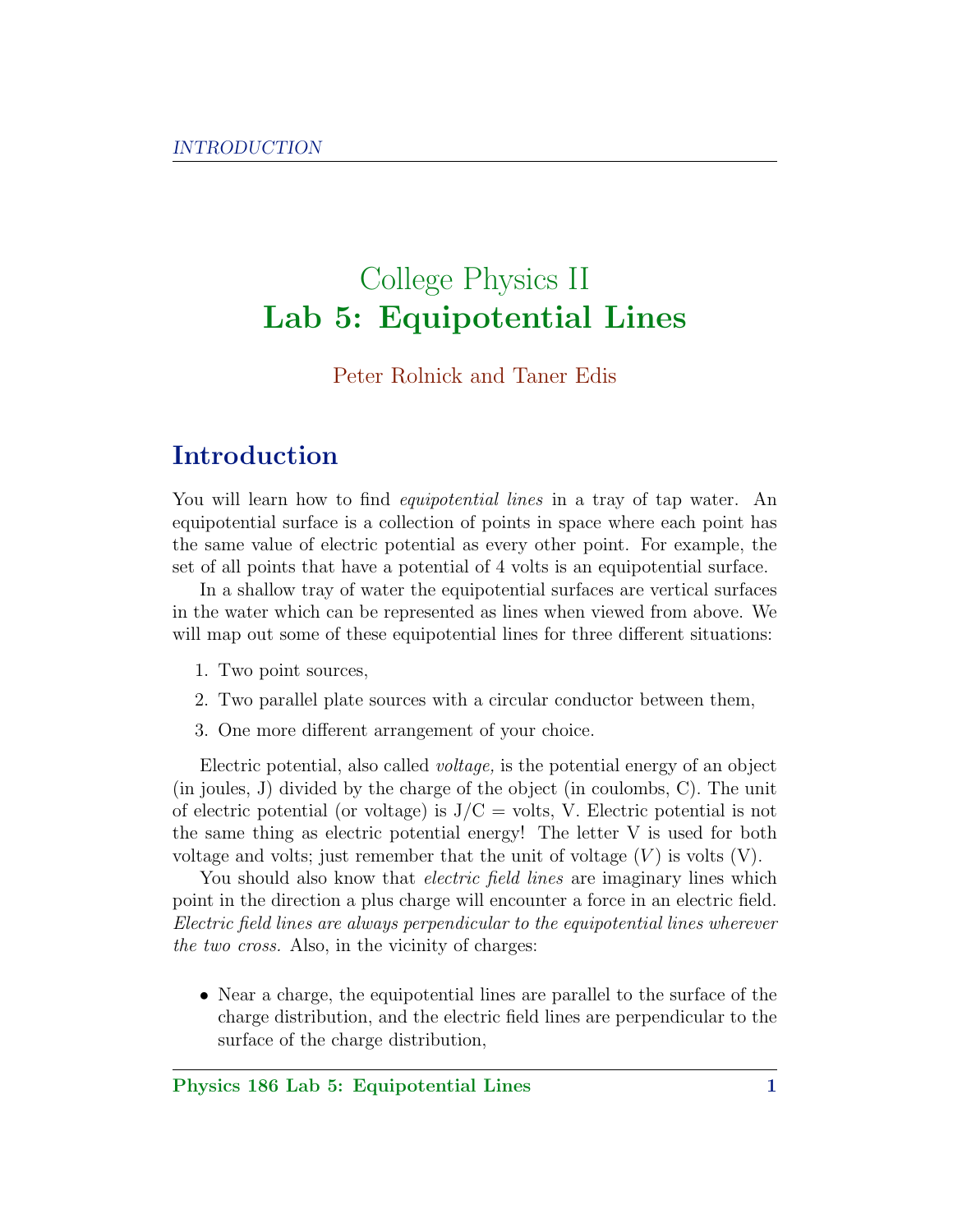• Near a conducting surface, the equipotential lines are parallel to the conducting surface, and the electric field lines are perpendicular to the conducting surface.

Electric field lines must have arrows that point in the direction of the electric field. Electric fields point in the direction in which the voltage is decreasing. Therefore the arrows should point from high voltage to low voltage. For electric fields due to stationary charges, electric field lines must start and stop on  $a +$  charge or  $a -$  charge or they can head off toward infinity in some direction.

### Procedure

The source of electric potential (or voltage) is a function generator or signal generator. It will generate an adjustable alternating (AC) voltage of about 0 to 10 volts. You will measure voltage with a digital voltmeter.

- 1. Place a piece of graph paper under the glass tray and fill the tray with about an inch of water. Place another, identical, piece of graph paper next to the tray. You will take your measurements in the tray above the first piece of graph paper. You will draw your maps on the second piece of graph paper.
- 2. The function generator should produce a sine wave at a frequency of about 1 kHz with a voltage of 6 to 10 volts. (This AC voltage is what is known as a "root-mean-square" voltage, which is the sine wave what is known as a "root-mean-square" voltage, which is the sine wave<br>amplitude divided by  $\sqrt{2}$ .) Set it at the maximum voltage possible (usually around 7 V), and call that value  $V_0$ .

### Activity 1: Two Point Sources

1. Obtain two point source electrodes and one test electrode. Place the point source electrodes about 12 centimeters apart in the water on the line down the middle of the long axis of the graph paper. Mark these points on your own graph paper.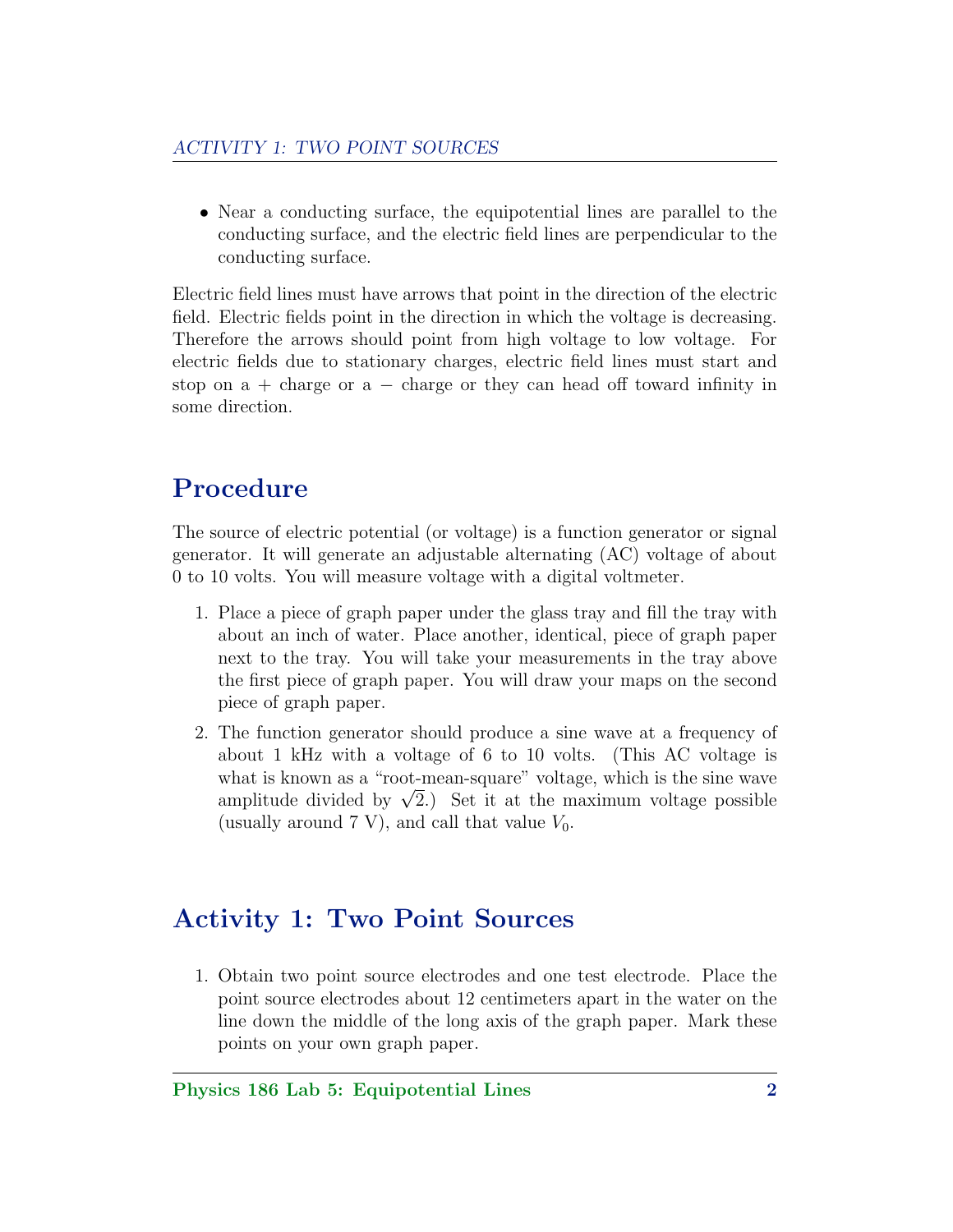- 2. Attach the positive output  $(+)$  or red) of the function generator to one point source electrode and the negative output (−, ground or black) to the other. Use banana wires and alligator clips as necessary.
- 3. Attach the positive input  $(+)$  or red) of the digital voltmeter to the test electrode and the negative input  $(-,$  ground or black) to the negative source electrode.
- 4. Mark two sheets of graph paper with the (same) positions of the two point sources, and place one sheet under the tray, and the other sheet next to the tray. Make sure the point sources are in the correct places.
- 5. Place the test electrode into the water (make sure you hold it straight up and down, not tilted). The voltmeter should read a value between 0 and  $V_0$ . As you move the test electrode around in the water the voltage should change. You are sampling the electric potential of various points in the water. What you are actually doing is measuring the potential difference between a point in the water and the negative source electrode. If you measure points near the negative source electrode you will get values close to 0 volts. If you measure points close to the other electrode you will get values close to  $V_0$ . Try it. (Note: Only read the volt meter to  $\pm 0.1$  V; it will fluctuate too much at the 0.01 V place.)
- 6. Pick about 7 voltages spread evenly between 0 and  $V_0$ , and (for each of those voltages) find enough points in the tray which are at that voltage to define a shape for that equipotential line. Remember that "at that voltage" only has to be to within  $\pm 0.1$  V.
- 7. Using your measurements, draw a careful map of the equipotential lines. Your map should include the sources, should show each point you measured, and should show about 7 equipotential lines inferred from those points. If you feel you need to take additional measurements in certain areas to make the pattern clear, then do so. Label each point, each line, and the two sources with their actual measured voltages (to within  $0.1$  V).
- 8. Draw in electric field lines. Use a different color or dotted lines to differentiate them from the equipotential lines. Include enough electric field lines for the geometry of the electric field to be clear to someone looking at your map. Your result should look very much like that in figure 21.22 in your textbook.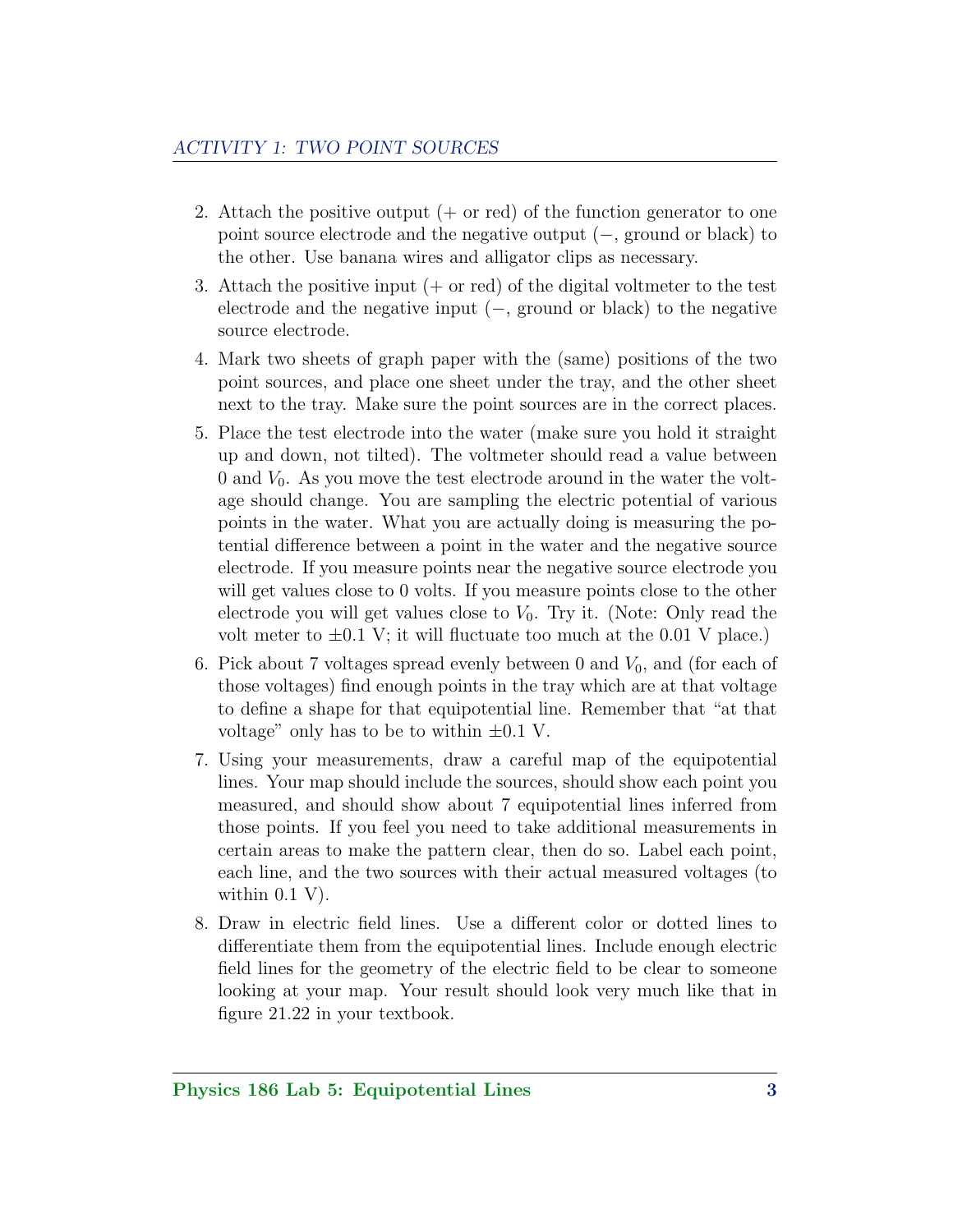# Activity 2: Two Parallel Plates With Circular Conductor

- 1. Obtain two flat long bars of metal. Remove the two source electrodes, and replace them with the plates, placed parallel and as far apart as possible. Use alligator clips to make electrical connections between the plates and the function generator and the voltmeter.
- 2. Place a conducting ring midway between the plates. Do not connect it to anything.
- 3. The test electrode will be connected to the positive input of the voltmeter and will be used to map out the lines exactly as before.
- 4. On two sheets of graph paper mark the (same) position of the plates and the conducting ring. Place one sheet under the tray (with the plates and the ring in the appropriate places), and place the other sheet next to the tray.
- 5. Proceed as in activity 1 to map out equipotential lines. Label each of the lines, the two plates, the ring, and the inside of the ring with their respective voltages.
- 6. Draw in the electric field lines. Note that the conducting ring can now act as a source or a sink (even though it is not connected to any voltage source) so electric field lines can start or stop on it. Note also that electric field lines must always approach a conducting surface (the ring and the two plates are all conducting surfaces) perpendicular to that surface.

#### Activity 3: Additional Charge Distributions

Using the same basic technique as in activities 1 and 2, make field maps for one more charge distribution. All the charge distributions you map should be different. Here are some suggestions for additional charge distributions to try after parts 1 and 2:

• A *line* of one charge and a *point* of the opposite charge,